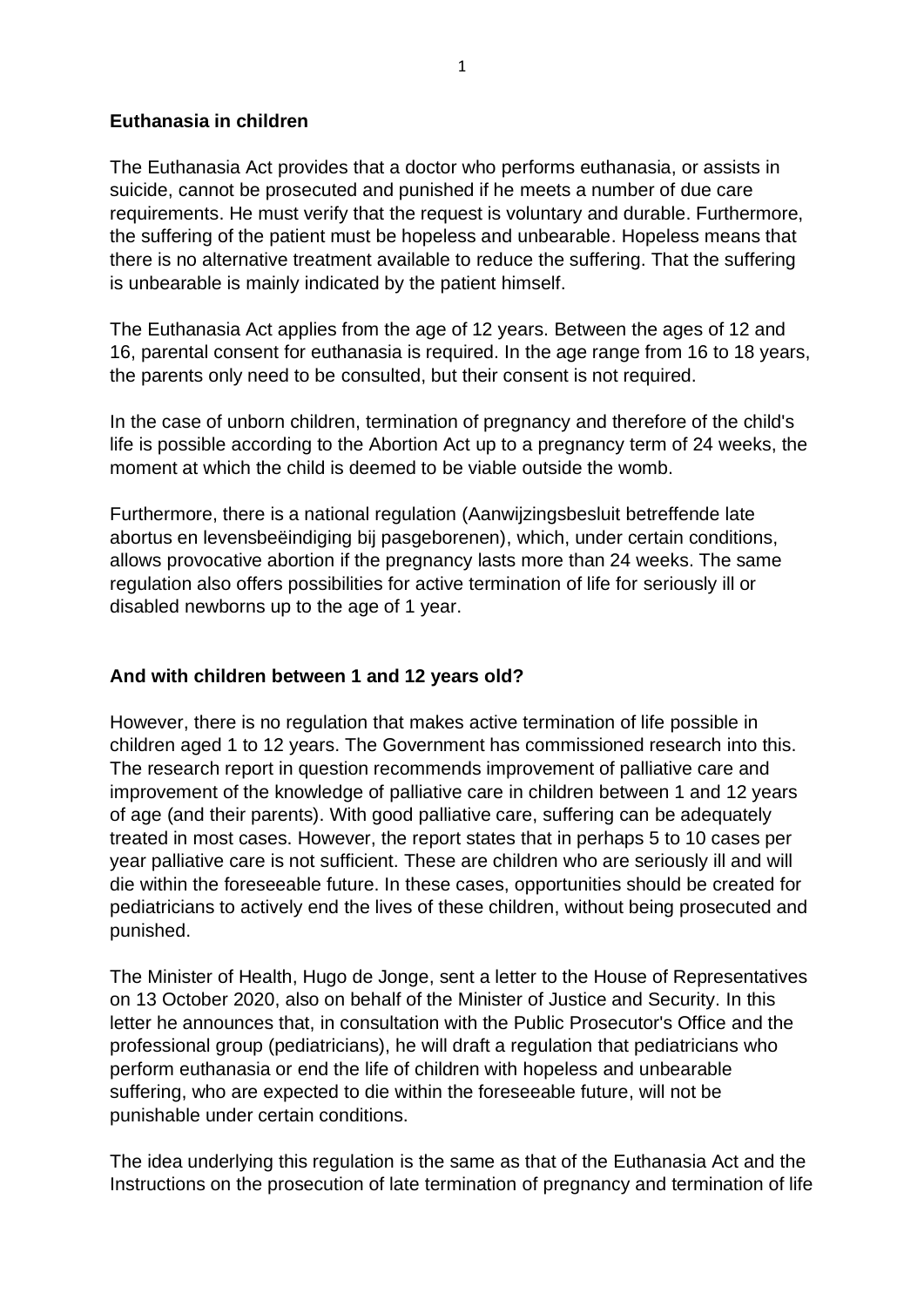in newborns. The physician who meets the due care requirements is considered to have acted out of force majeure (art. 40 of the Penal Code). Here, force majeure is a conflict between the doctor's duty to protect and preserve the patient's life to the best of his or her ability and his or her duty to show mercy and reduce or eliminate the patient's suffering. If the latter is only possible by ending life, the pediatrician acts out of force majeure, is the idea, and is not punishable. Euthanasia or end of life remains punishable in itself. The new regulation to be designed, in the same way as the Euthanasia Law and the regulation for late termination of pregnancy and termination of life in newborns, concerns a ground for penal exclusion for the pediatrician.

#### **Design a regulation for euthanasia in children or not?**

If this arrangement will be a fact, then people's lives can be on conditions ended by doctors from conception and at any age without being punishable. Then the circle is complete. However, human life is an essential value from conception onwards. Its value cannot therefore be weighed against anything else, such as a serious form of suffering due to illness or disability, not even in the case of children. Life ending is therefore not a morally licit means of ending suffering.

Of course, doctors must act to reduce the suffering of the child. The Government recommends palliative care in the first place. This is a care aimed at the whole person of the child, medical, psychological and pastoral. The provision of this care by pediatricians, nurses, pastors, family members and volunteers till the natural end of life is called a moral duty in *Samaritanus bonus* (no. 6), a document on euthanasia issued by the Congregation for the Doctrine of the Faith on July 14, 2020. The draft of the new regulation announced by Minister De Jonge raises the following question: will the creation of opportunities for active termination of life in children not discourage the search for improvement in palliative care, because active termination of life seems to be a more effective solution?

Furthermore, the slippery slope observed in the Dutch euthanasia discussion should be pointed out. At the beginning of the 1980's euthanasia in the terminal phase of a physical illness was considered acceptable. Later also before the terminal phase. In the 1990's euthanasia was also applied to psychiatric disorders and dementia. From the beginning of this century onwards it was applied to disabled newborns (children from birth until the age of 1 year). And soon also with children from 1 to 12 years old.

Those who perform active termination of life because of a certain form of suffering, let go of the principle that life is an essential value. As a result, one will again and again be faced with the question of whether ending life with a lesser form of suffering should not also be allowable. The history of the euthanasia debate over the last forty years shows that the criteria for performing euthanasia have been extended further and further. Won't the same thing happen in the long run with regard to euthanasia in children?